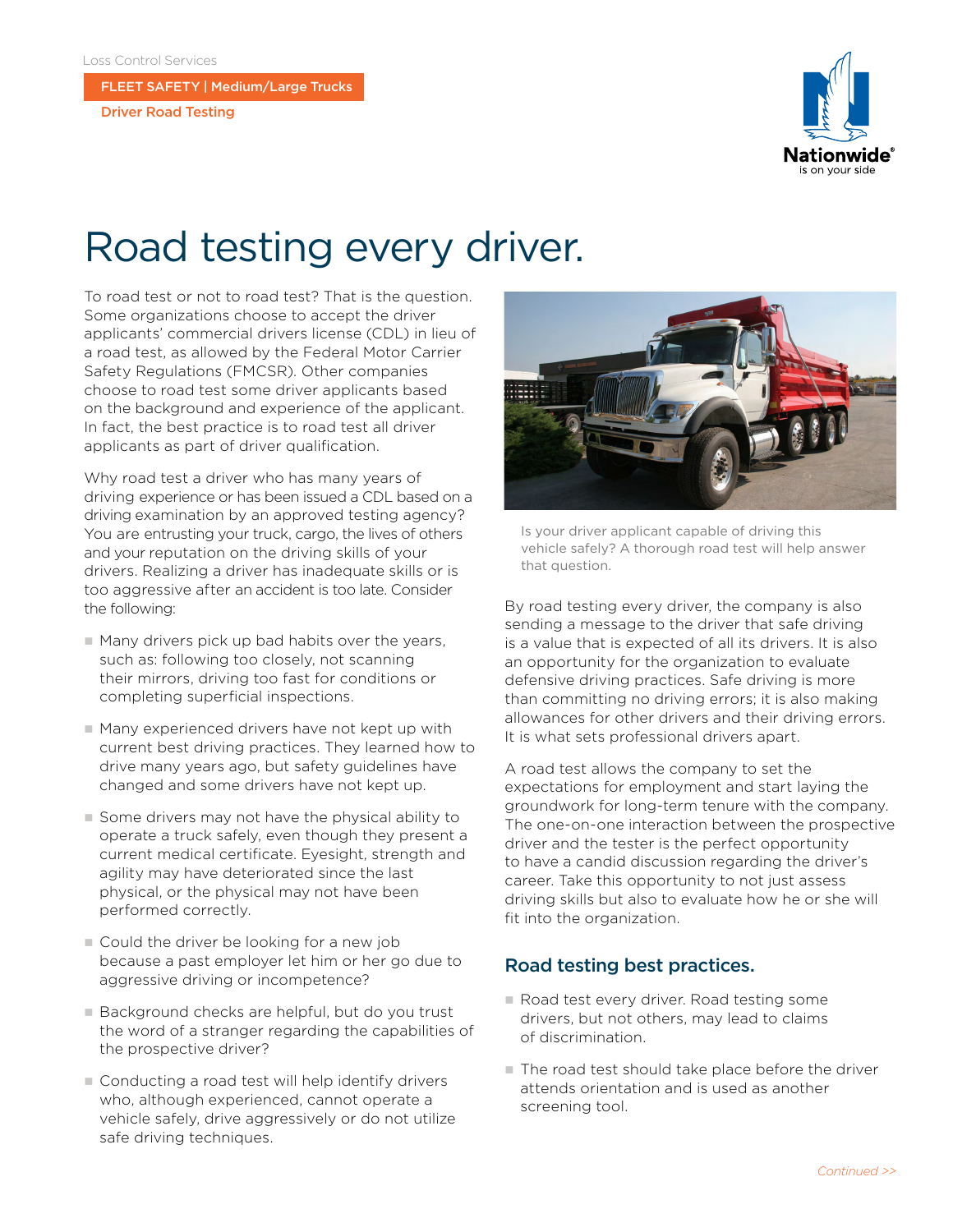#### Loss Control Services

### FLEET SAFETY | Medium/Large Trucks: Driver Road Testing

You've known him since high school. He's driven trucks since then. He lives in the next town and you've heard he doesn't drink. But does that mean he's a competent, safe driver?

Take the extra time to road test every driver. Professional, safe drivers will understand why you test and appreciate your commitment to safety.

- $\blacksquare$  The road test should be conducted driving equipment similar to what they will be operating. If a driver is being hired to drive a dump truck he or she should be tested in a similar dump truck.
- All tests should be carried out consistently. Establish a set road test process and course. A well-designed road test should take the driver through a process that can challenge his or her skills as a professional driver and provide the organization with a good evaluation. FMCSR 391.31(c) identifies a list of procedures and maneuvers that you should cover in a road test.
- Design your evaluation form to coincide with your specific road test. It should outline the key items being evaluated to ensure the evaluator covers each topic. It should be signed and dated by the evaluator. It should be retained in the driver's qualification file.
- Evaluators should fully understand their role and be competent to properly evaluate a driver.
- Do not hire drivers who do not demonstrate adequate skills or who drive aggressively.
- $\blacksquare$  If a driver has generally good skills but requires some refinement, provide him or her with training and then reevaluate his or her competence before you put the driver on the road.

# FMCSR Part 391.31(c) — Road test.

The road test must be of sufficient duration to enable the person who gives it to evaluate the skill of





the person who takes it at handling the commercial motor vehicle, and associated equipment, that the motor carriers intends to assign to him / her. As a minimum, the person who takes the test must be tested, while operating the type of commercial motor vehicle the motor carrier intends to assign him / her, on his / her skill at performing each of the following operations:

- The pre-trip inspection required by §392.7 of this subchapter
- Coupling and uncoupling of combination units, if the equipment he / she may drive includes combination units
- Placing the commercial motor vehicle in operation
- $\blacksquare$  Use of the commercial motor vehicle's controls and emergency equipment
- $\blacksquare$  Operating the commercial motor vehicle in traffic and while passing other motor vehicles
- $\blacksquare$  Turning the commercial motor vehicle
- Braking and slowing the commercial motor vehicle by means other than braking
- Backing and parking the commercial motor vehicle

### Providing solutions to help our members manage risk.®

For your risk management and safety needs, contact Nationwide Loss Control Services: 1-866-808-2101 or LCS@Nationwide.com.

The information uted to create this produced we selling to counted the provided to be prejuding to be priced to be provided to parament and insurance ments that popularing the altable to a property in the produced to be ve and employees do not quarantee improved results based upon the information contained herein and assume no liability in connection with the information or the provided suggestions. The recommendations provided are general i circumstances may not warrant or require implementation of some or all of the suggestions. Nationwide, Nationwide is on your side, and the Nationwide N and Eagle are service marks of Nationwide Mutual Insurance Company. ©